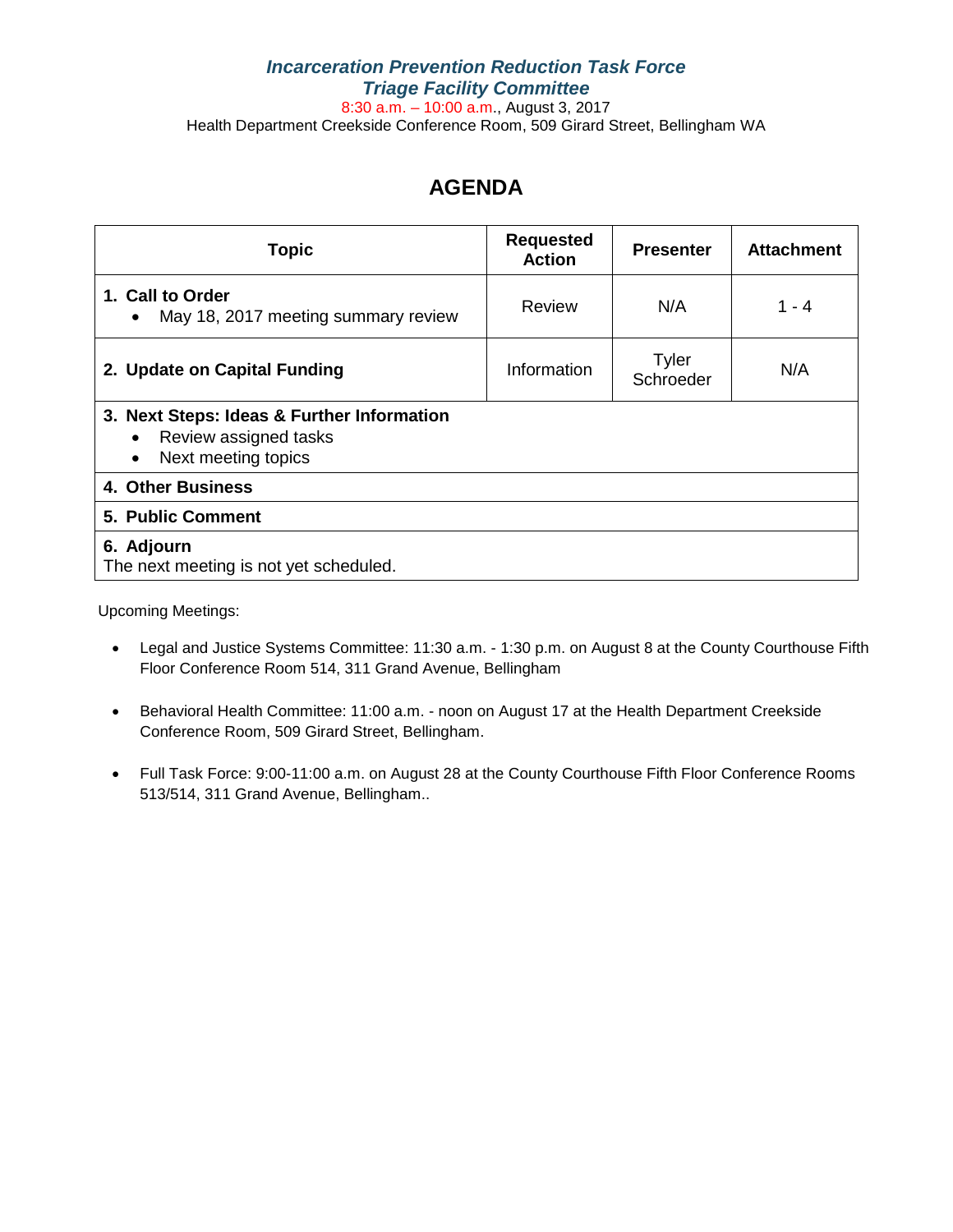#### **1. Call To Order**

Committee Member Ken Mann called the meeting to order at 9:30 a.m. at the Health Department Administrative Conference Room, 509 Girard Street, Bellingham.

- Members Present: Jack Hovenier, Ken Mann, Tyler Schroeder,
- Also Present: Anne Deacon, Mark Gardner (proxy for Kelli Linville), Sandy Whitcutt (proxy for Betsy Kruse)
- Members Absent: Jeff Brubaker, Betsy Kruse, Kelli Linville, Chris Phillips

#### Review April 20, 2017 Meeting Summary

There were no changes.

#### **2. Triage Facility Public Involvement Plan**

Schroeder read through and reported on, and the committee discussed, the draft public involvement plan:

- The property is zoned for a Public currently, and the use is allowed outright.
- A community meeting is not required, but meets the commitments that government officials made to the community when the current facility was originally developed at the location.
- The administration will notify all neighbors within 500 feet of the property line plus the Orchard Street neighborhood.
- The square footage of the existing facility, including the work center, triggers State Environmental Policy Act (SEPA) requirements.
- The Task Force members must be prepared to address public concerns about lack of transit that may give the impression there will be unstable people wandering through their neighborhood.
	- o The service is being provided right now.
	- o There have been virtually no complaints about the facility to-date. Be prepared to provided statistics on actual problems.
	- o Most people are transported to the facility when unstable, and leave when they're stable.
	- o They administration offers transportation options when people leave.
	- o There will be an increased presence of law enforcement and people will be arriving in a thoroughly secure manner.
	- $\circ$  Provide information on and a map of bus route 49, which is the closest bus stop.
	- o Although the Behavioral Health Organization policy is to encourage walk-in access, most people will be arriving securely and voluntarily.
- The best time for a community meeting will be in September.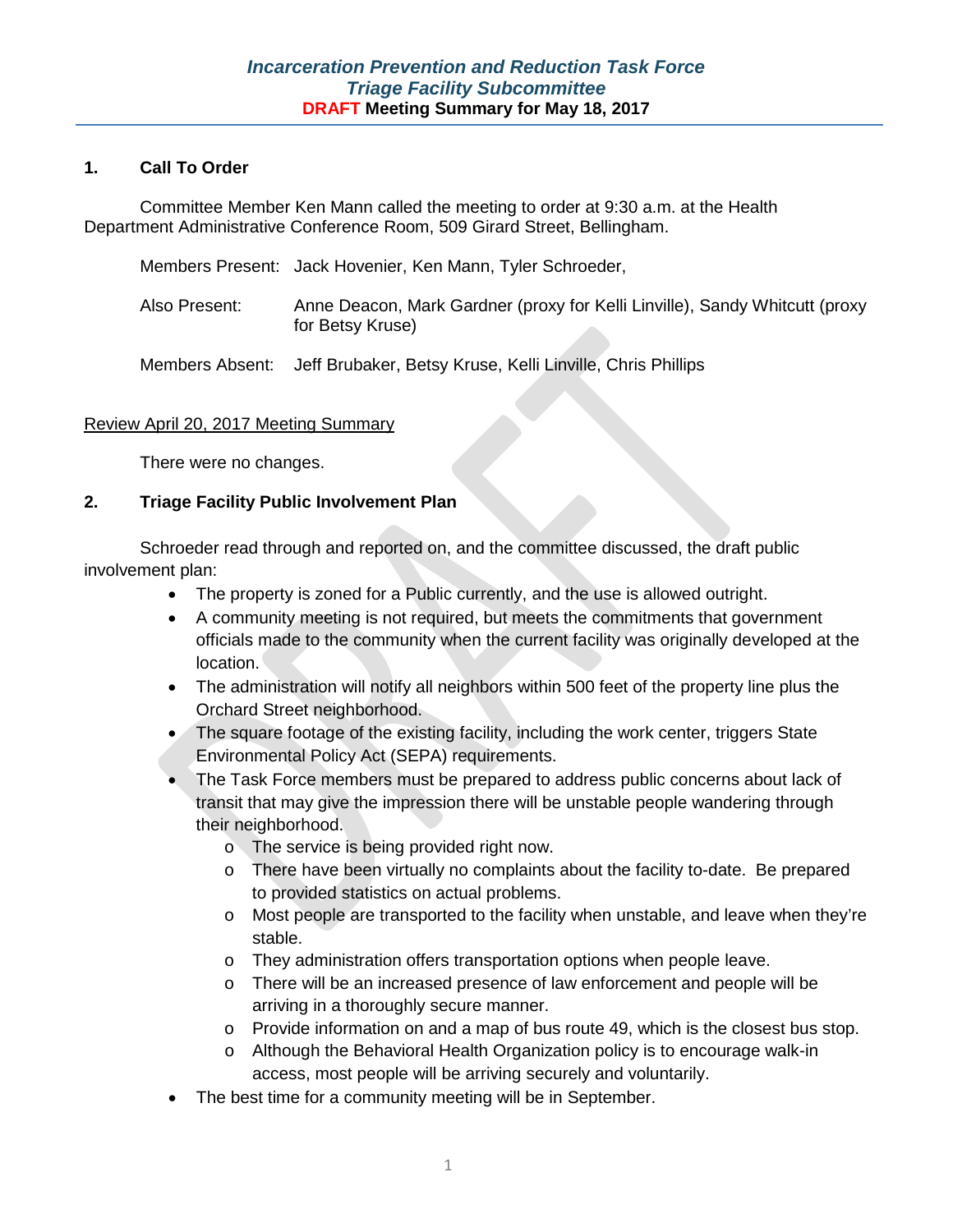# *Incarceration Prevention and Reduction Task Force Triage Facility Subcommittee* **DRAFT Meeting Summary for May 18, 2017**

- o They need more information from the architect about the process and an architectural pre-design.
- o They should know by September if funding is committed.
- o They must balance the need to have enough information for the public's information about funding and design, without having the facility plans seem so complete that the neighbors won't have input.
- They are still awaiting the final architect contract because the contractor is still negotiating with the State on restrictions and requirements placed on the facility, which are clinically contra-indicated, by the State Department of Health's Construction Review Services.
- There is a concern that the public meeting will have a negative effect on the project, due to making people aware of the facility who weren't aware in the first place.
	- o Emphasize that the project isn't for a new facility, but for the expansion of an existing facility.
	- o Educate the community about the need for enhanced services to alleviate community issues such as homelessness.
	- $\circ$  Ask for the neighbors' help and input on making the facility as compatible with the neighborhood as possible, rather than asking for their permission to do the project.
	- o Remind the community that they are following up on a commitment the County made when the original facility was developed.
- Throughout the summer before the September public meeting, the Task Force should lay the groundwork for the public conversation.
	- o Update the work center website with information on where they're at now, what the plans are, and the anticipated funding, permit process, and community meeting in September.
	- o Anne Deacon and Joe Valentine will meet with Julie Shirley of the Bellingham Herald editorial board on Monday, May 22 to explain the value of the project, which will hopefully result in a positive editorial article in the newspaper in the next few weeks.
	- $\circ$  A month after that and when there is more information about funding, the full Task Force will write an Op-Ed and make sure this item is emphasized.
		- **Link to the website in the Op-Ed**
		- **The initial Phase 3 Report, due in June, can be used to develop the Op-**Ed.
		- They can hopefully acknowledge the State for giving the County funding.

The committee recommended the following changes to the draft public involvement plan:

- On plan page 5, "Rezoned Zoned property to Property is zoned Public to allow governmental operations."
- On plan page 5, "Ensure that **all** addresses in Orchard Street area are included."
- On plan page 2, paragraph 2, "...understanding of the siting and future operations of the proposed **expansion of the** Crisis Triage Facility."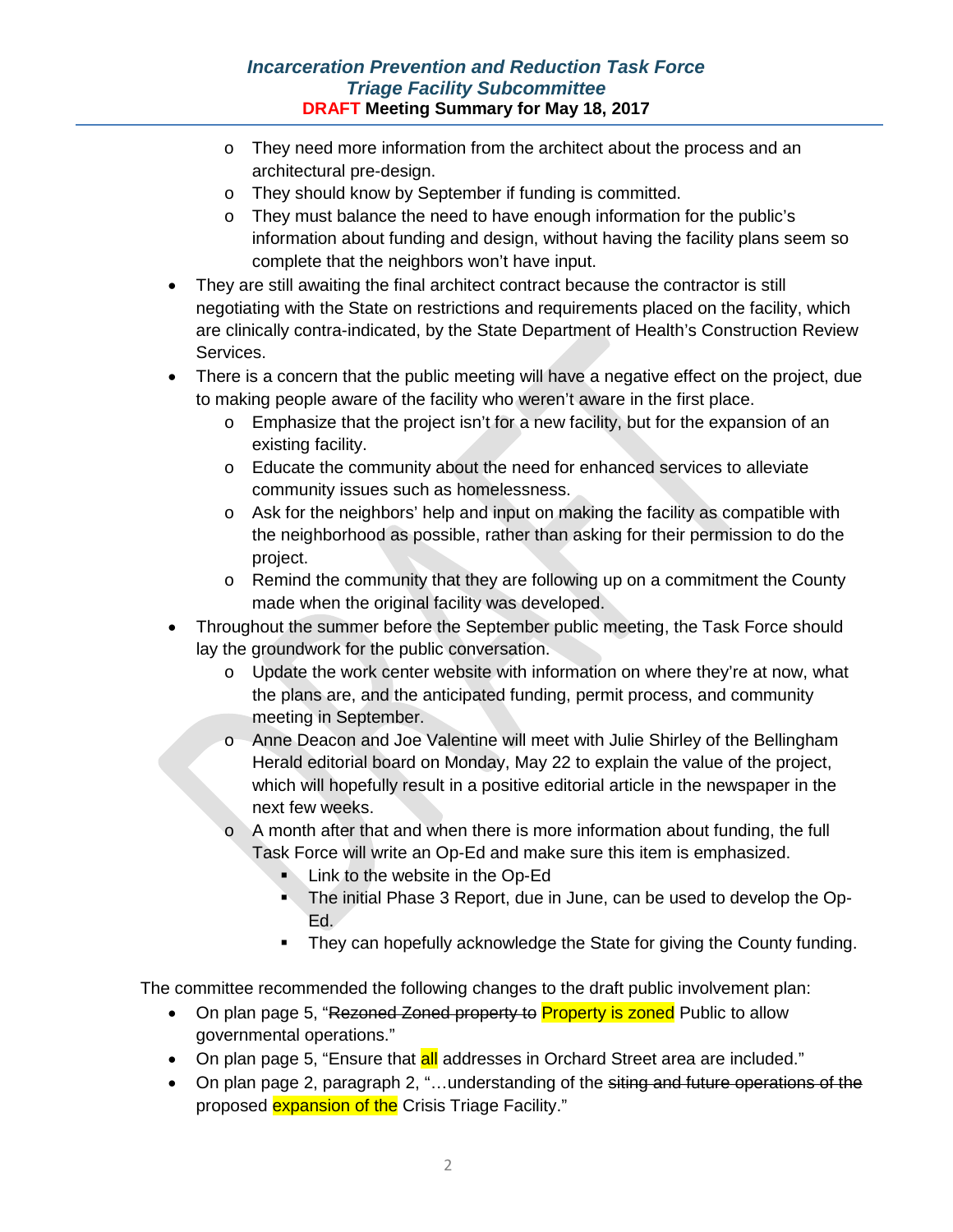• On plan page 2, paragraph 2, "...The County <del>made non-binding assurances</del> indicated to the City of Bellingham and the neighbors in the area…."

Hovenier moved to recommend to the full Task Force that the IPRTF recommend to the County that, no later than September 2017, County will facilitate the community meeting for the expansion of the crisis triage facility. Prior to that, the IPRTF and County will try to educate the community about the benefits.

The motion was seconded and carried unanimously.

The committee members discussed possible community meeting locations in the area, which include a Whatcom Transit Authority (WTA) conference meeting room and the Building Industry Association building.

## **3. Funding Update and Institutions for Mental Diseases (IMD) Facility Assessment Tool**

Deacon stated the capital budget request from the State is still pending, and the State legislators aren't in town this week. The next special session starts next Monday for 30 days. They can pass the capital budget without passing the operational budget.

The Construction Review Services (CRS) Division of the State Department of Health has added significant costs to projects throughout the state. Staff of the CRS have agreed to work with them on the design. Those additional design and construction costs could be up to \$150,000.

The IMD Facility Assessment Tool will provide information to people who have questions about the reason for having 16 beds and other questions.

The Committee discussed the capital funding talking points and a response from State Senator Kevin Ranker's Office, which indicated that the project is in the budget as a competitive grant at this time; the State's budget approval delay due to the Hirst decision;

# **4. Next Steps: Ideas & Further Information**

The Triage Facility Committee will hold its next meeting on June 15.

#### **5. Other Business**

Whitcutt reported on the Ground-level Response and Coordinated Engagement (GRACE) project work sessions. Law enforcement emphasized the need for a locked facility for drop-off, but the data doesn't support it at this time. However, the Bellingham Mayor asked that it be revisited. Cost is a factor. Data supports the rationale for the decision. There is also a clinical consideration for such a facility.